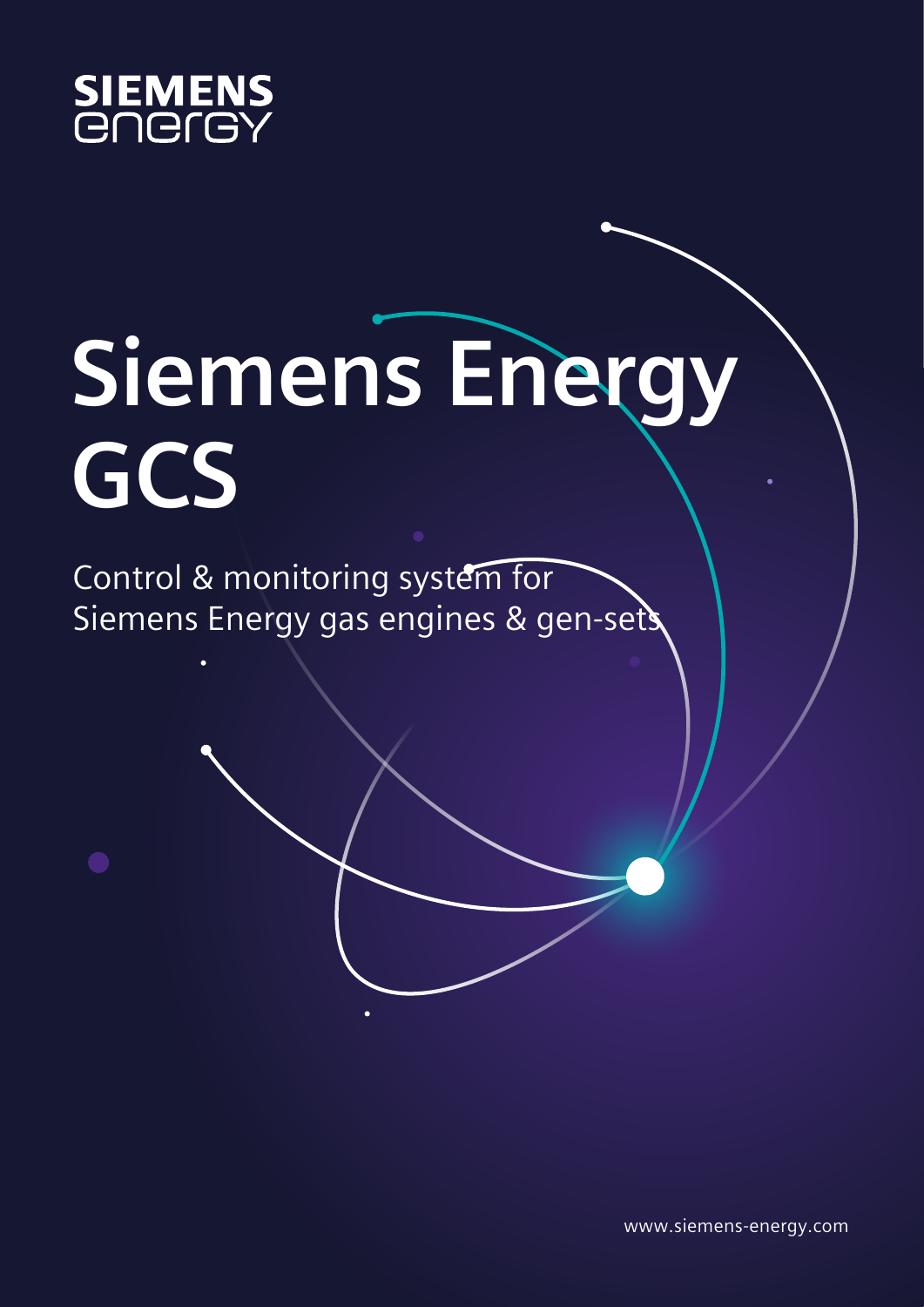# **Why Siemens Energy engines?**

### High performance eco-friendly engines

Our commitment is to design and manufacture robust and high performance engines & gen-sets, with a low life-cycle cost focus and in compliance with the strictest environmental requirements.

Siemens Energy offers a comprehensive product portfolio between 200 Kwe up to 2 Mwe through different product families and suitable for all sort of different fuel gases.

Siemens Energy develops unique client intimacy to assure the product fully fits with client needs and requirements. Siemens Energy engines operate in more than 40 countries.



SGE-42HM with GCS-E installed.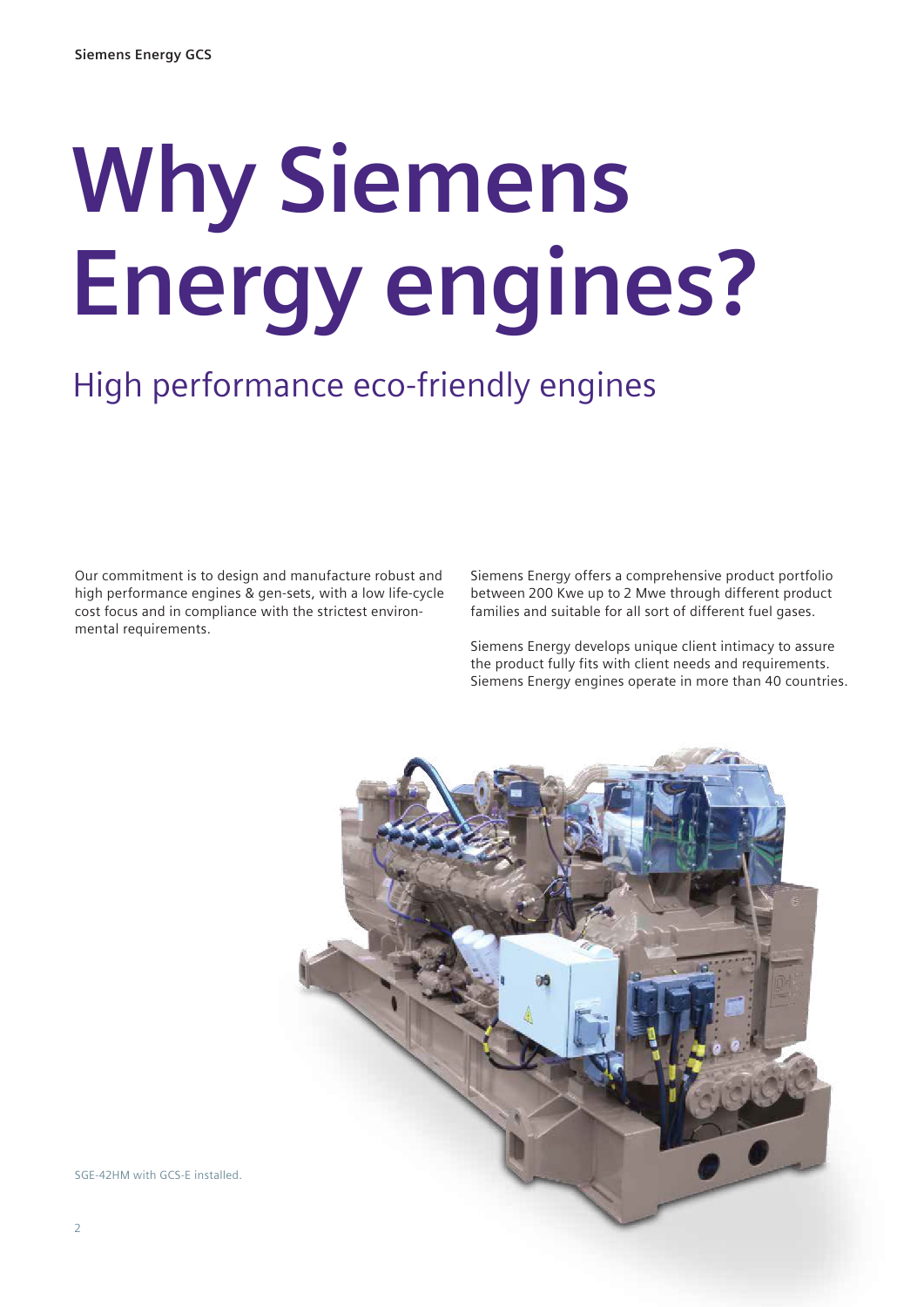## **GCS**

### Control & monitoring system for Siemens Energy gas engines & gen-sets

At Siemens Energy we go one step further to offer the best products and services to our clients. That is why we introduce our Control Systems to all our engines.

Control Systems GCS are the result of implementing the most technologically advanced engine, gen-set and power plant control management systems to optimize performance.

You can now control and monitor your plant, while maximizing equipment efficiency with Control Systems.

The GCS control system comprises:

- The whole Engine parameters control
- The alarms management
- It supports the following interface protocols: Modbus TCP, CAN J1939, CANopen
- Unique diagnostics and trending software

#### **Main features / benefits**

#### **"GCS reduces complexity at competitive integration costs"**

- Real-time connection to the engine, gen-set or power plant
- Ethernet connection possible for remote support
- Emails warning reports
- Detailed diagnostics troubleshooting
- One hardware platform and single service tool
- Simplifies installation and commissioning
- Quick intervention in case of any variations of the controlled parameters set
- GCS reduces complexity at competitive integration costs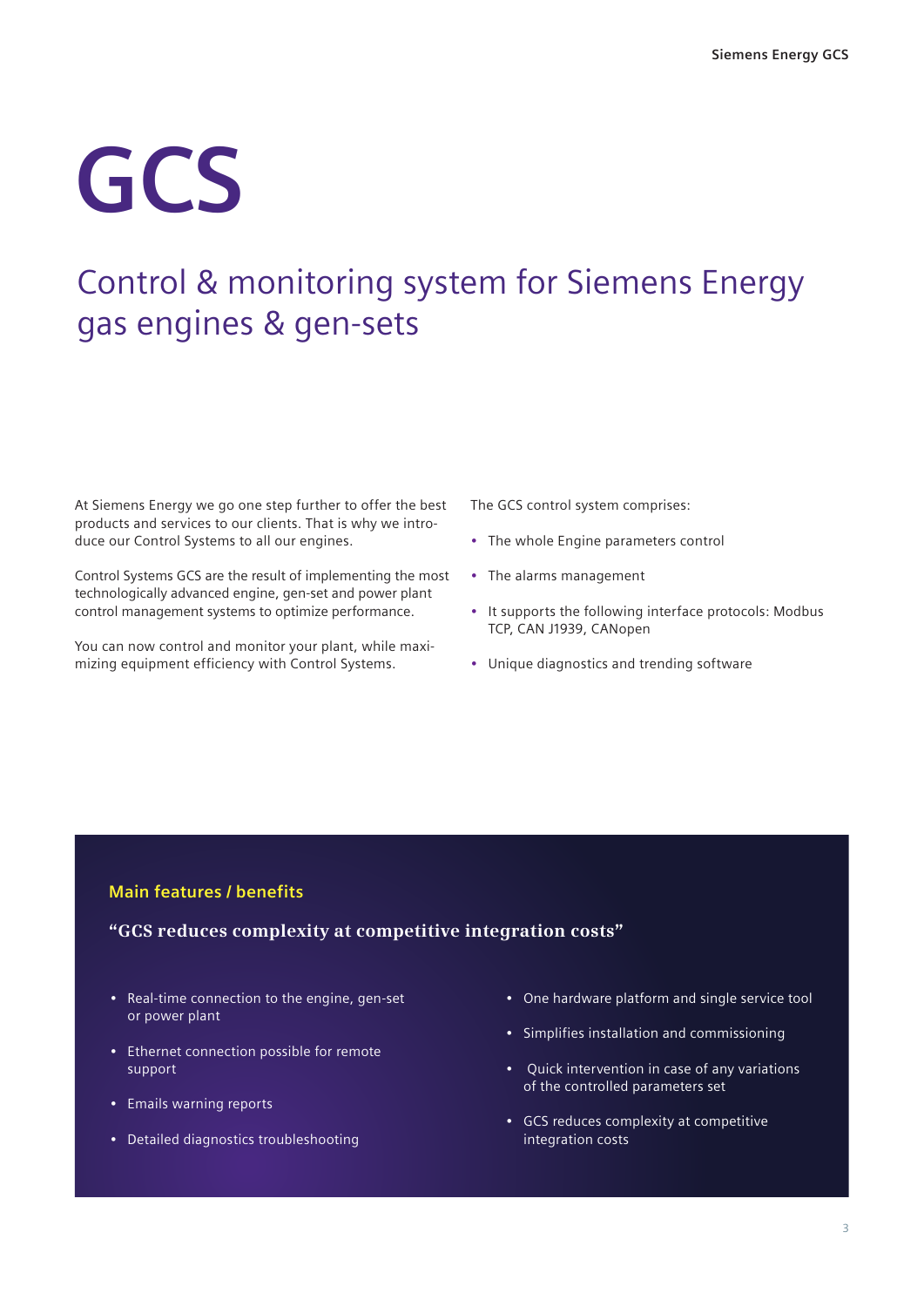#### **GCS-E**

- GCS-E governs the engine unit.
- Autonomous engine control
- Plug & Play system
- Simplifies installation and commissioning

The control onto the engine GCS-E captures the following parameter:

- Ignition
- Ignition and timing; emissions control
- Knocking detection
- Carburation
- Speed /load control
- Protections
- Pre-lubricating/starter
- Pre-heating (Water/Oil)

#### **GCS-G**

- GCS-G governs the engine-alternator (gen-set) unit
- Applicable to any range of generators, frequency (50/60Hz) and voltage
- It controls up to 3 gen-sets working together, in island and sharing load, being also able to control the plant grid switch

The control GCS-G captures the following parameter:

- Alternator
- **Synchronization**
- Gas ramp
- Batteries charger
- Cooling control
- Thermal recovery
- Auxiliary equipment status
- Power output

#### **GCS-P**

- GCS-P governs the different elements of the power plant
- GCS-P system controls the GCS-G gen-sets when > 3 gen-sets operate in island mode or a complex installation is required
- GCS-P system governs:
	- GCS-G units as the master of the gen-sets
	- The operation of the grid switch
	- Co-generation machines
	- Additional ancillary operations

#### **GCS system**